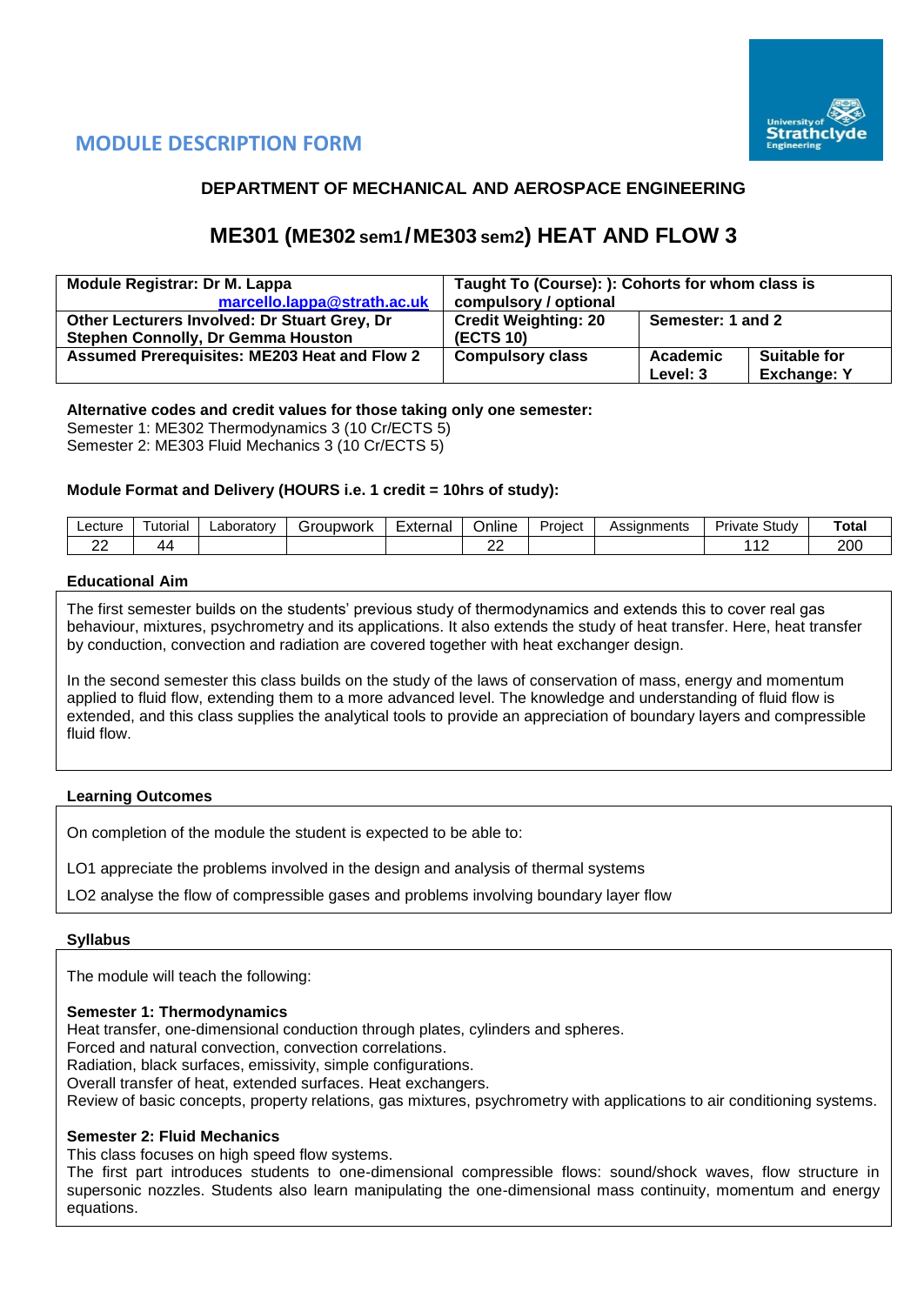The second part deals with subsonic/incompressible flows and introduces students to: boundary layers (both laminar and turbulent), aerodynamic forces, lift and drag, calculation from different flow structures.

#### **Assessment of Learning Outcomes**

### **Criteria**

For each of the Module Learning Outcomes the following criteria will be used to make judgements on student learning:

#### **LO1: Appreciating the problems involved in the design and analysis of thermal systems**

C1: To calculate heat transfers, temperatures for fundamental geometries, slabs, cylinders, spheres, fins. C2: To identify basic heat exchange configurations and carry out basic thermal performance and design calculations. C3: To define and calculate basic properties of air-water mixtures and by calculation determine the state of simple air conditioning processes.

#### **LO2: Simple compressible flows and fundamentals of fluid flow in boundary layers**

C1: An understanding of the consequences of compressible flow in simple geometries and around surfaces. C2: The ability to calculate the flow conditions for compressible flow with area change, friction and heat transfer and across shocks.

C3: The understanding of the role boundary layers play in fluid flow.

C4: The ability to analyse boundary layers and calculate thickness for laminar and turbulent conditions.

The standards set for each criterion per Module Learning Outcome to achieve a pass grade are indicated on the assessment sheet for all assessment.

#### **Principles of Assessment and Feedback**

*(within Assessment and Feedback Policy at: [https://www.strath.ac.uk/professionalservices/staff/policies/academic/\)](https://www.strath.ac.uk/professionalservices/staff/policies/academic/)*

Students are encouraged to collaborate in the calculations and models provided in the tutorial exercise and demonstration calculations provided during the course.

Informal feedback will be provided at regular tutorial sessions primarily through verbal discussion with individuals or groups on tutorial exercises attempted in advance by students (note: to receive this feedback student should participate in these tutorials but attendance is not mandatory).

Immediate self-directed feedback through in-class polling systems.

Solutions to a few of tutorial questions are provided on Myplace and others are discussed in the tutorial sessions.

Full solutions will be provided for exams, post assessment, along with reasons for techniques used, and to emphasize common errors in the solution.

Formal, summative feedback will be provided by the return of examination marks to students after assessment (note: exam scripts will not be returned to students but collective discussion of exam performance will be facilitated). Individual feedback on the exam may be arranged if appropriate.

#### **Assessment Method(s) Including Percentage Breakdown and Duration of Exams** *(individual weightings)*

|              |          | <b>Examination</b> |                  |               | Coursework       |        | <b>Practical</b> | <b>Project</b> |                  |  |
|--------------|----------|--------------------|------------------|---------------|------------------|--------|------------------|----------------|------------------|--|
| Number       | Month(s) | <b>Duration</b>    | <b>Weighting</b> | Number        | <b>Weighting</b> | Number | Weighting        | Number         | <b>Weighting</b> |  |
|              | Dec.     | 2 hrs              | 40%              |               | 10%              |        |                  |                |                  |  |
|              | Apr/May  | hrs                | 40%              |               | $5%$ (each)      |        |                  |                |                  |  |
| *LO1 and LO2 |          |                    |                  | * LO1 and LO2 |                  |        |                  |                |                  |  |

*\* L/Os:Indicate which Learning Outcomes (L01, L02, etc) are to be assessed by exam/coursework/practical/project as required.*

**Coursework / Submissions deadlines (***academic weeks***):** Online solving of questions during week 5 of semester 1 and weeks 4 and 7 of semester 2. The questions will open on a specific date for an hour and access will be possible on or off campus.

#### **Resit Assessment Procedures:**

ME301: 3 hr examination in August diet (ME302/ME303: 1.5 hr)

#### **PLEASE NOTE:**

**Students must gain a summative mark of 40% to pass the module. Students who fail the module at the first attempt will be re-assessed during the August diet. This re-assessment will consist entirely of exam. No marks from any previous attempts will be transferred to anew resit attempt.**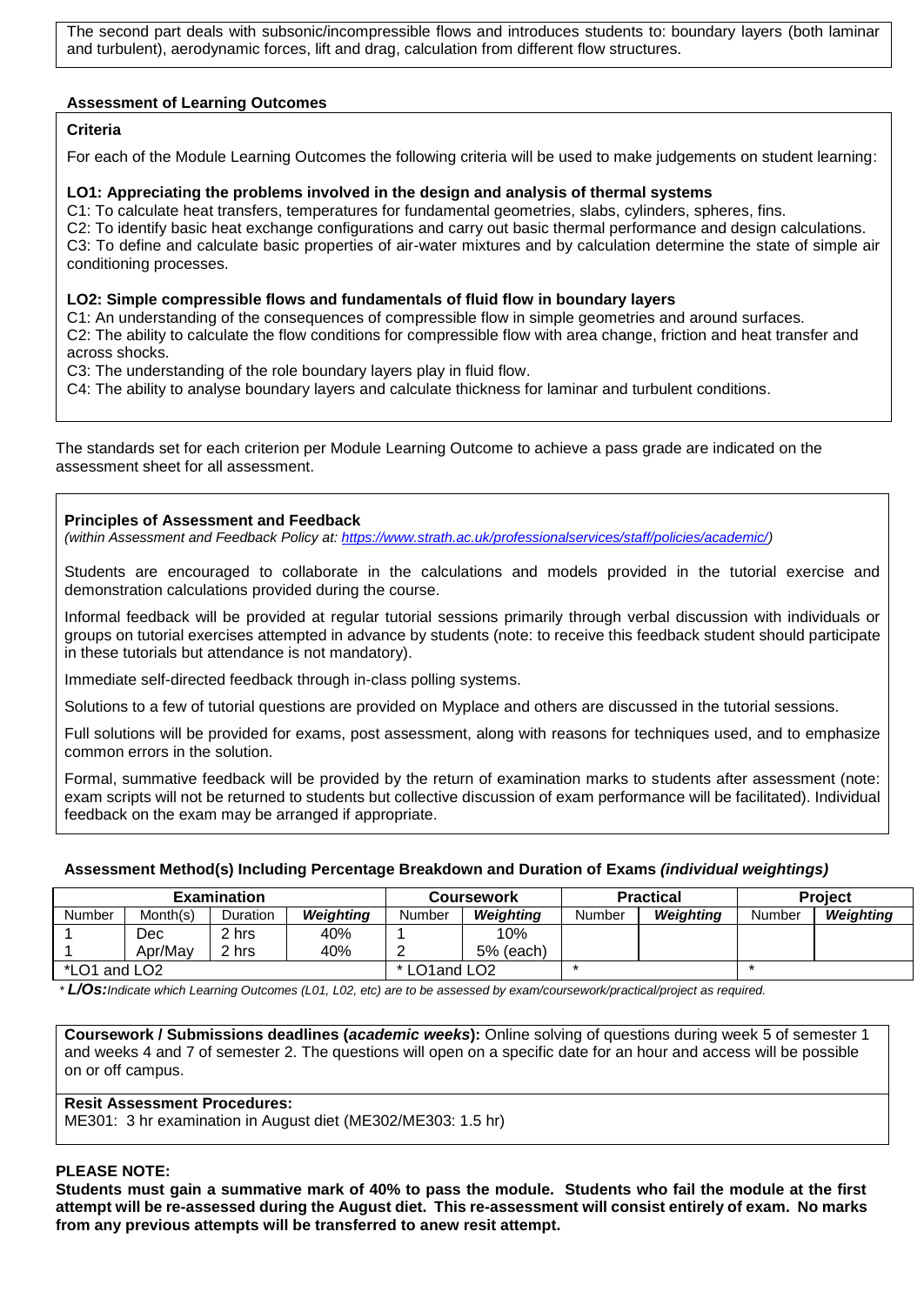ME302 (sem1 10 credit module Thermodynamics): Marks will be scaled to 100% ME303 (sem2 10 credit module Fluid Mechanics): Marks will be scaled to 100%

#### **Recommended Reading**

## **\*\*\*Purchase recommended \*\*Highly recommended reading \*For reference (do NOT purchase)**

- \*\*\* "Fundamentals of Thermal-Fluid Sciences" by Cengel, Turner & Cimbala, McGraw-Hill
- \*\* Thermodynamics; An Engineering Approach, Cengel and Boles 7th edition
- \*\* J John, T Keith "Gas Dynamics", 3rd edition, Prentice Hall
- \*\* RW Fox, AT McDonald, PJ Pritchard "Introduction to Fluid Mechanics", 6<sup>th</sup> edition, Wiley
- \*\* "Engineering Thermodynamics" by Burghardt & Harbach, Harper Collins, ISBN 0 06 041049 3
- \* "Fundamentals of Fluid Mechanics" by Munson, Young & Okiishi, John Wiley & Sons, ISBN 0 471 51746 1
- \* "Fluid Mechanics" by Douglas, Gasiorek & Swaffield, Pitman, ISBN 0 273 02134 6
- \* "Mechanics of Fluids" by Massey, 6th edtion, Van Nostrand Reinhold, ISBN 0 278 00047 9
- \* "Solving Problems in Fluid Mechanics", Vol I and II by J F Douglas, Longman, ISBN 0 582 28643 3
- \* "Thermal Convection: Patterns, Evolution and Stability", by M. Lappa, John Wiley & Sons, ISBN: 0470699949.
- \* "Rotating Thermal Flows in Natural and Industrial Processes", by M. Lappa, John Wiley & Sons, ISBN:

1119960797

#### **Additional Student Feedback**

*(Please specify details of when additional feedback will be provided)*

Feedback sessions on progress and assessment will be provided during tutorial sessions and will consist of a review of study methods and tutorial progress. The Semester 1 exam results will be reviewed on a class basis at the beginning of Semester 2 and where performance has been unsatisfactory a more student centred approach will be taken. Feedback will be provided during the following class times

| Date                            | ıme | Room No                              |
|---------------------------------|-----|--------------------------------------|
| Tutorial Sessions sem1 and sem2 |     | Check timetable webpages for details |

Session: 2021/22

**Approved:**

**Course Director Signature: Dr E Henderson (SG)**

**Date of Last Modifications: September 13, 2021**

(Updated July 2021)